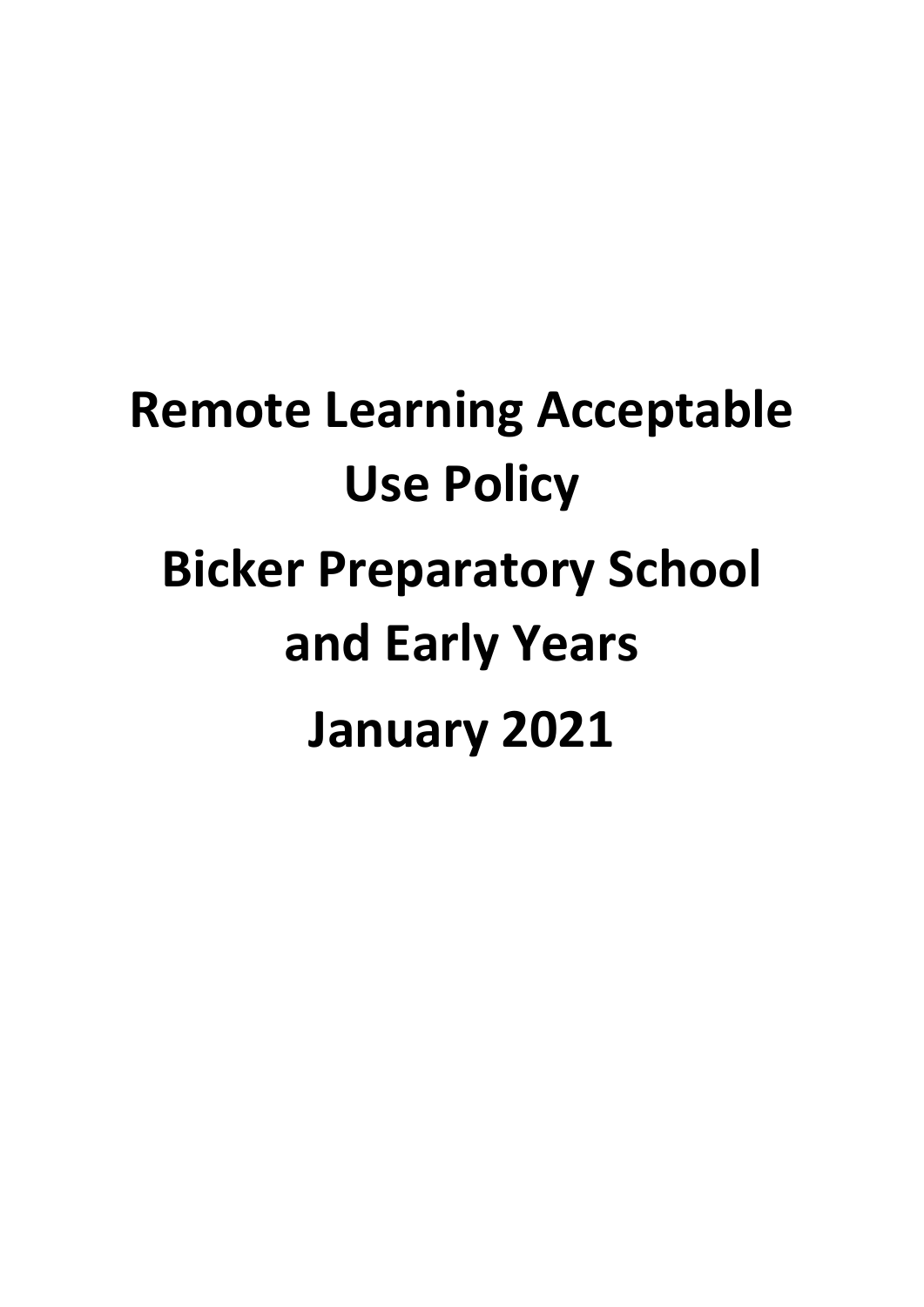## **Contents:**

Statement of Intent

- 1. Legal framework
- 2. Roles and responsibilities
- 3. Resources
- 4. Online safety
- 5. Safeguarding
- 6. Data protection
- 7. Marking and feedback
- 8. School day
- 9. Monitoring and review

# **Statement of Intent**

At Bicker Preparatory School and Early Years, we understand the need to continually deliver high quality education, including during periods of remote working – whether for an individual pupil or many. We recognise the importance of maintaining high expectations in all areas of school life and ensuring that all pupils have access to the learning resources and support they need to succeed. Through the implementation of this policy, we aim to address the key concerns associated with remote working, such as online safety, access to educational resources, data protection, and safeguarding.

This policy aims to:

• Minimise the disruption to pupils' education and the delivery of the curriculum.

• Ensure provision is in place so that all pupils have access to high quality learning resources.

• Protect pupils from the risks associated with using devices connected to the internet.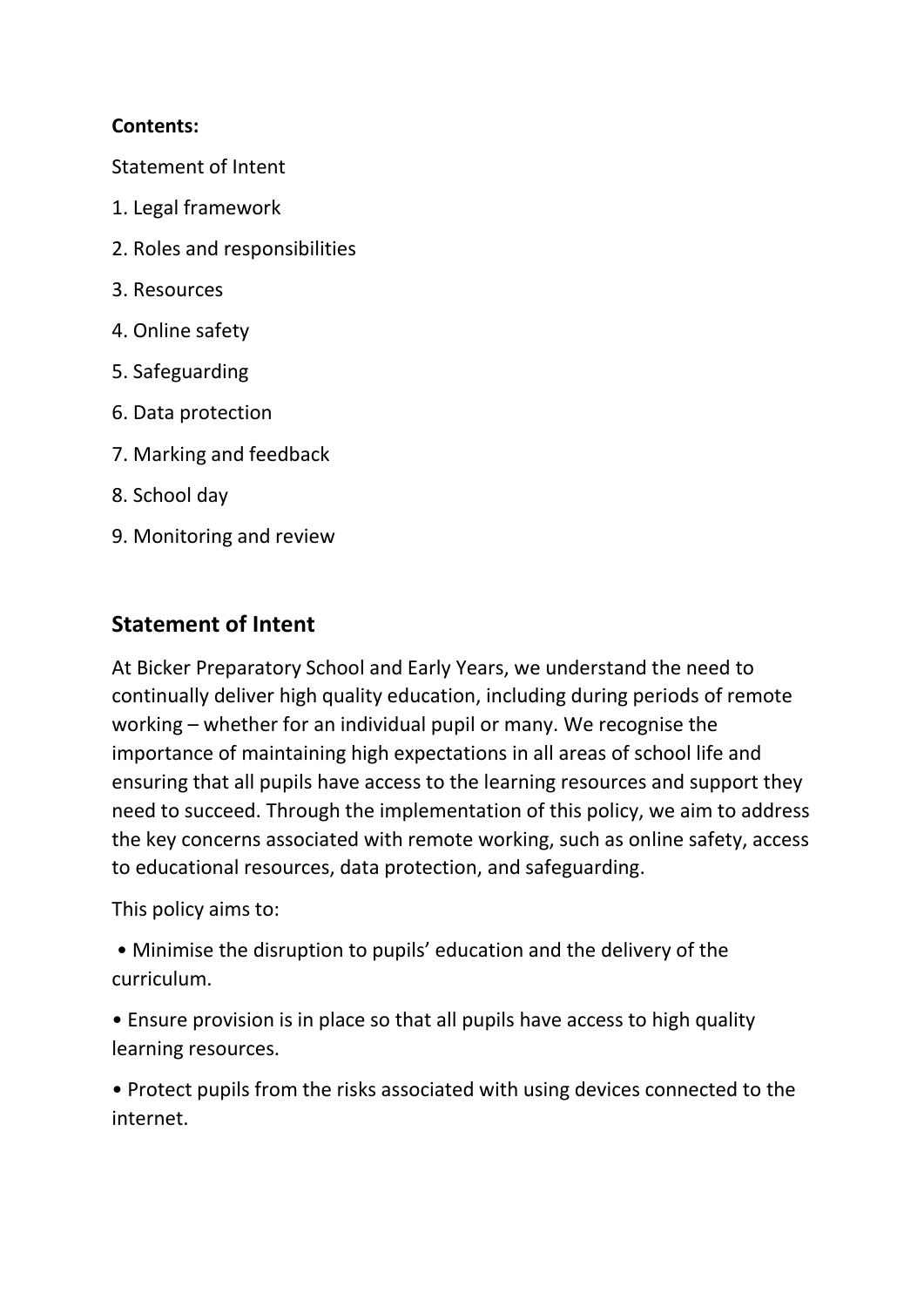• Ensure staff, parent, and pupil data remains secure and is not lost or misused.

• Ensure robust safeguarding measures continue to be in effect during the period of remote learning.

• Ensure all pupils have the provision they need to complete their work to the best of their ability, and to remain happy, healthy, and supported during periods of remote learning.

## **1. Legal framework**

This policy has due regard to all relevant legislation and statutory guidance including, but not limited to, the following:

- Equality Act 2010
- Education Act 2004
- The General Data Protection Regulation (GDPR)

• The Reporting of Injuries, Diseases and Dangerous Occurrences Regulations 2013

• Data Protection Act 2018 This policy has due regard to national guidance including, but not limited to, the following:

- DfE (2020) 'Keeping children safe in education'
- DfE (2019) 'School attendance'

• DfE (2017) 'Special educational needs and disability code of practice: 0 to 25 years'

- DfE (2018) 'Health and safety: responsibilities and duties for schools'
- DfE (2018) 'Health and safety for school children'
- DfE (2016) 'Children missing education'

• DfE (2020) 'Safeguarding and remote education during coronavirus (COVID-19)'

- DfE (2020) 'Adapting teaching practice for remote education'
- DfE (2020) 'Guidance for full opening: schools'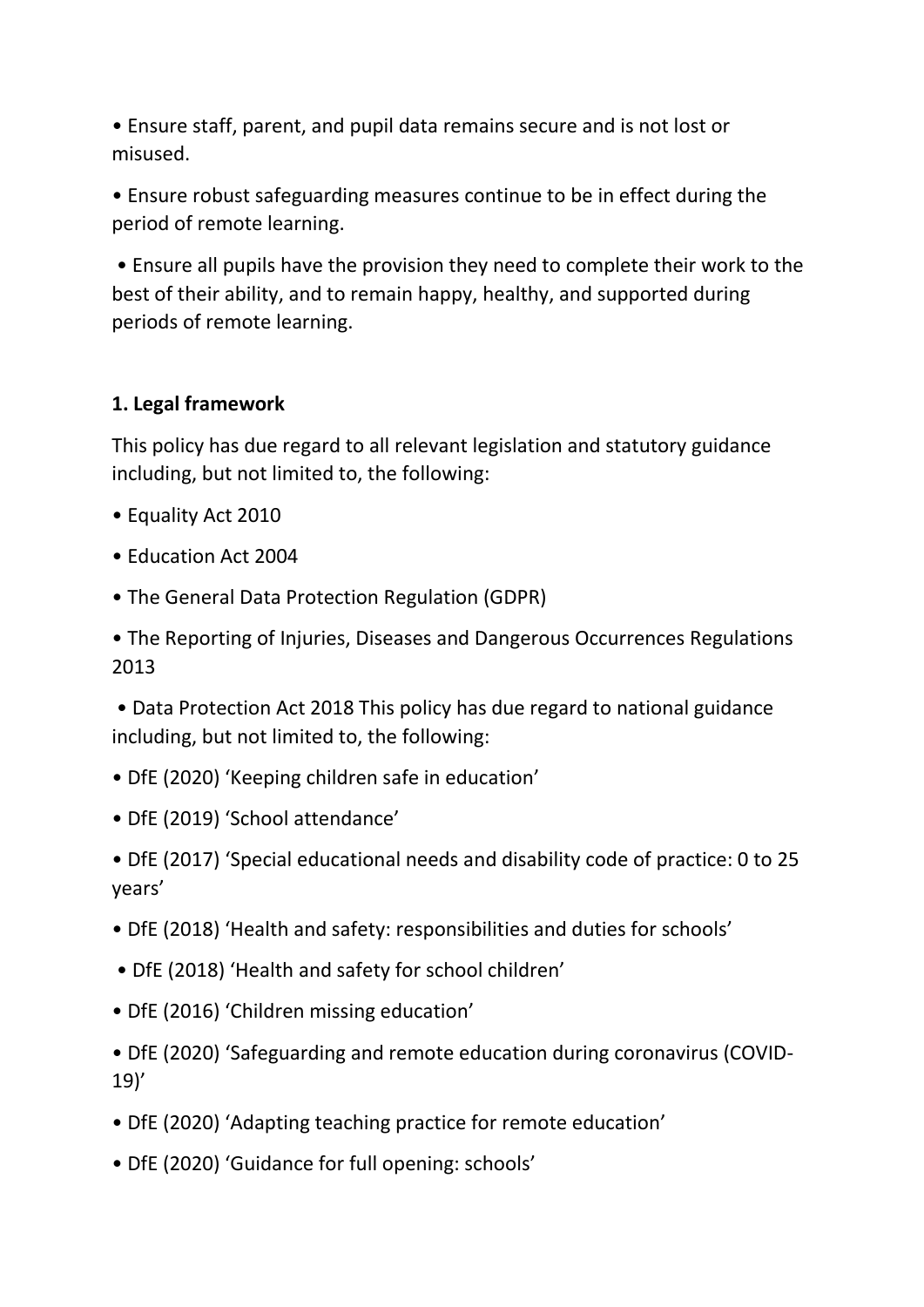This policy operates in conjunction with the following school policies:

- Child Protection Policy
- GDPR
- Special Educational Needs (SEND) Policy
- Behaviour Policy
- Curriculum Policy
- Assessment Policy
- E Safety Policy
- Health and Safety Policy
- Attendance Policy
- Curriculum Computing Policy
- Staff Code of Conduct

## **2. Responsibilities**

#### **The Headteacher is responsible for:**

• Ensuring that staff, parents and pupils adhere to the relevant policies at all times.

• Ensuring that there are arrangements in place for identifying, evaluating, and managing the risks associated with remote learning.

• Ensuring that there are arrangements in place for monitoring incidents associated with remote learning.

• Reviewing the effectiveness of this policy on an annual basis and communicating any changes to staff, parents, and pupils.

• Arranging any additional training staff may require to support pupils during the period of remote learning.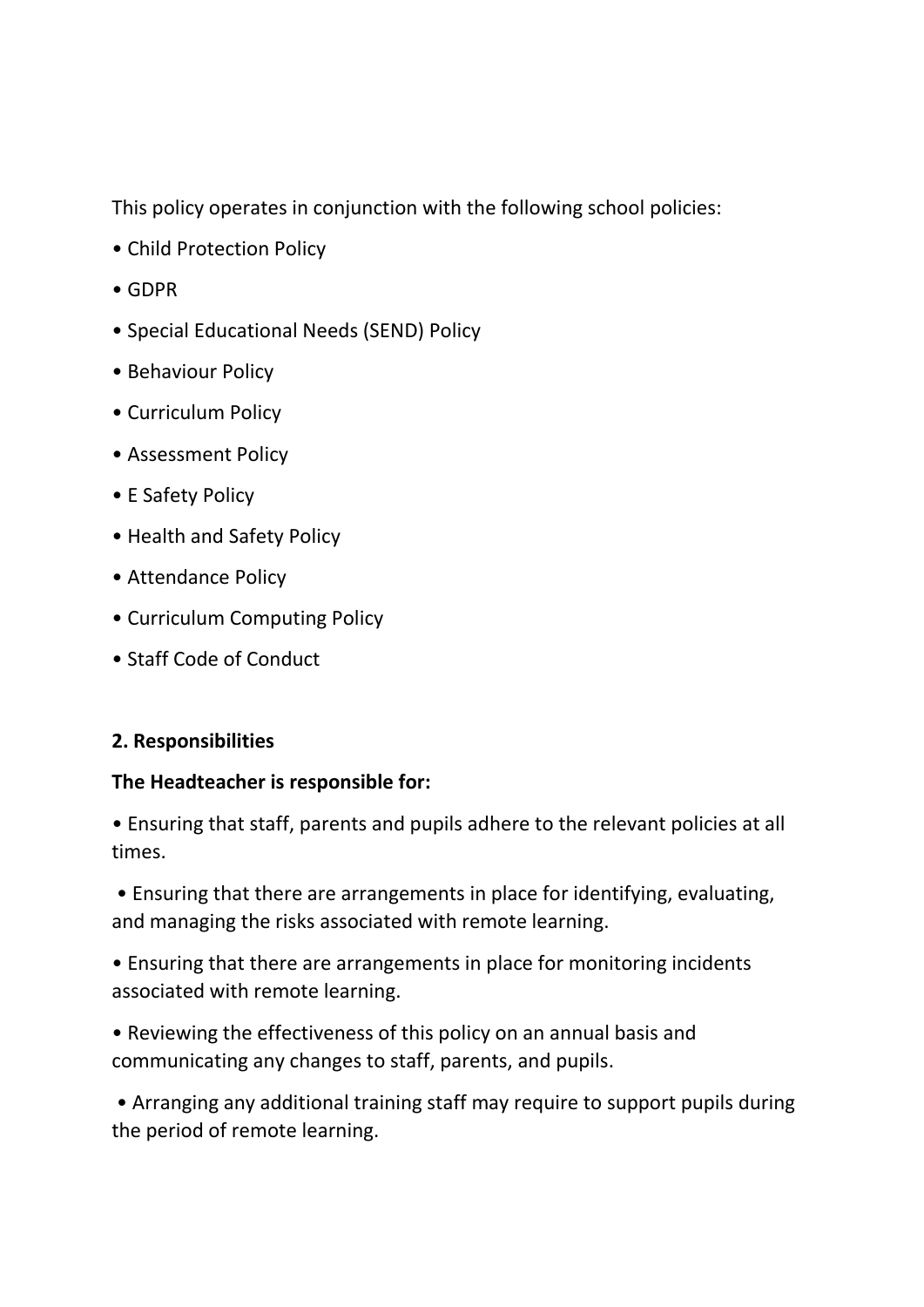• Conducting reviews on a weekly basis of the remote learning arrangements to ensure pupils' education does not suffer.

• Arranging the procurement of any equipment or technology required for staff to teach remotely and for pupils to learn from home.

• Ensuring that the school has adequate insurance to cover all remote working arrangements.

## **The IT Provider in conjunction with the Headteacher is responsible for:**

• Ensuring that all school-owned devices used for remote learning have suitable anti-virus software installed, have a secure connection, can recover lost work, and allow for audio and visual material to be recorded, where required.

• Ensuring that any programs or networks used for remote learning can effectively support a large number of users at one time, where required, e.g. undertaking 'stress' testing.

• Working with the SENDCO to ensure that the equipment and technology used for learning remotely is accessible to all pupils and staff.

## **Staff members are responsible for:**

• Adhering to this policy at all times during periods of remote learning.

• Reporting any Health and Safety incidents to the Headteacher and asking for guidance as appropriate.

• Reporting any safeguarding incidents to the DSL and asking for guidance as appropriate.

• Taking part in any training conducted to meet the requirements of this policy, including training on how to use the necessary electronic equipment and software.

• Reporting any dangers or potential dangers they identify, as well as any concerns they may have about remote learning, to the Headteacher.

• Reporting any defects on school-owned equipment used for remote learning to an ICT technician.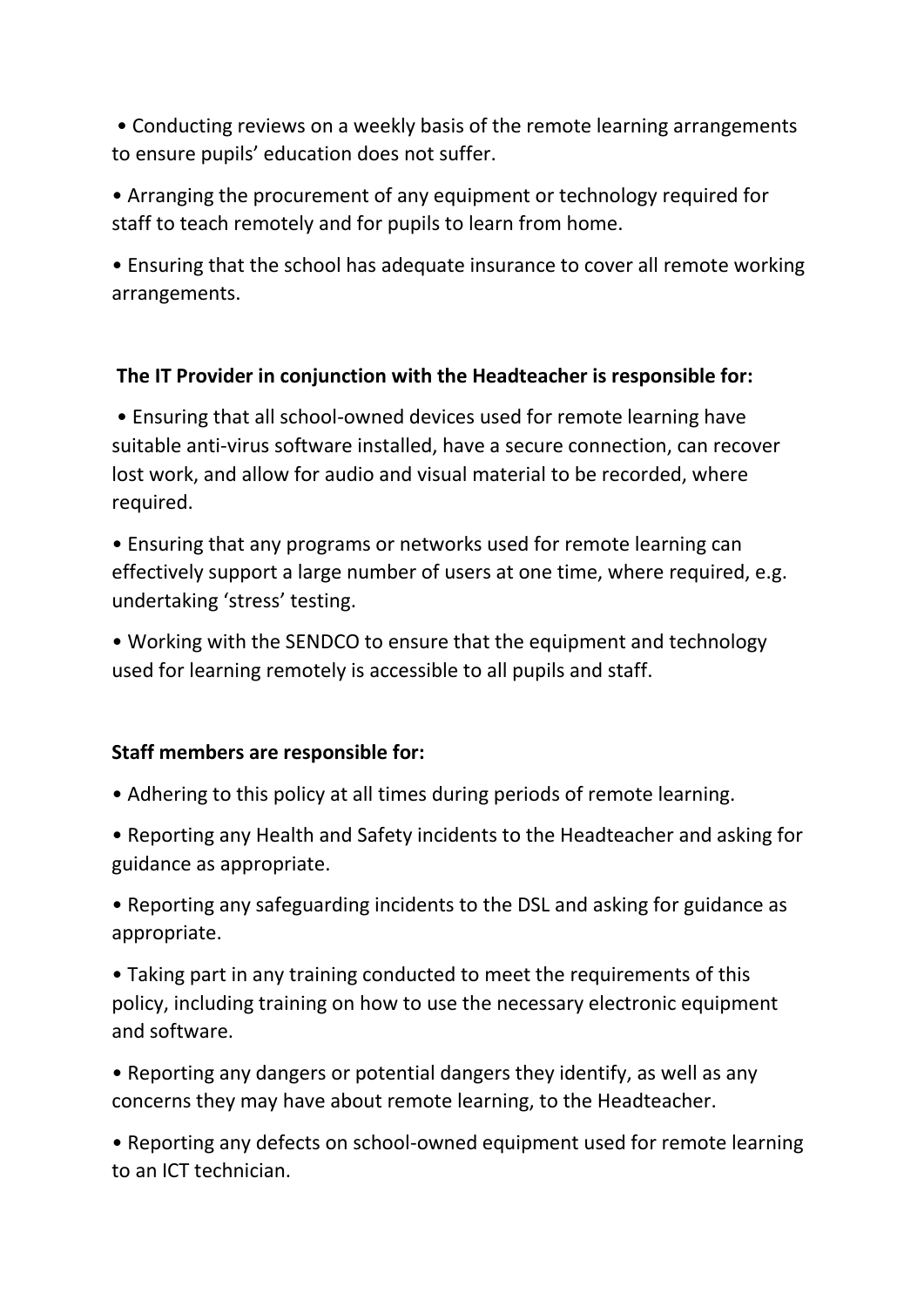• Adhering to the Staff Code of Conduct at all times.

#### **Parents are responsible for:**

• Adhering to this policy at all times during periods of remote learning.

• Ensuring their child has access to equipment and remote learning material and notifying a responsible adult if they do not have access.

• Reporting any technical issues to the school as soon as possible.

• Ensuring their child uses the equipment and technology used for remote learning as intended.

#### **Pupils are responsible for:**

• Trying their best to adhere to this policy at all times during periods of remote learning.

• Reporting any technical issues to their parents and/or teachers as soon as possible.

• Adhering to the Behaviour Policy at all times.

#### **3. Resources Learning materials**

The school will use a range of different teaching methods during remote learning to help explain concepts and address misconceptions easily. For the purpose of providing remote learning, the school may make use of:

- Reading books
- Email
- Current online learning portals Microsoft Teams
- Educational websites
- Pre-recorded video or audio lessons

Teachers will review the DfE's list of online education resources and utilise these tools as necessary, in addition to existing resources.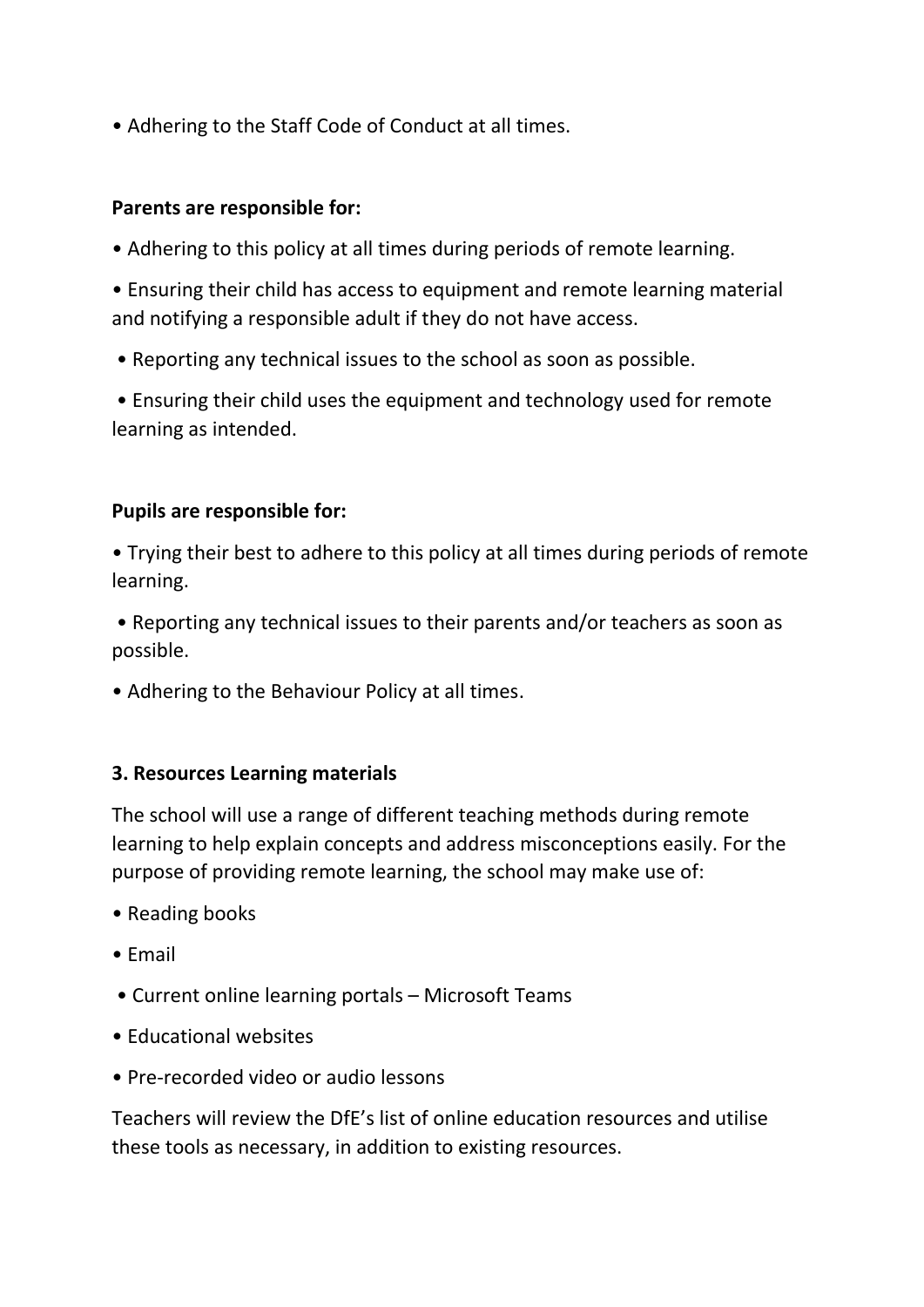Reasonable adjustments will be made to ensure that all pupils have access to the resources needed for effective remote learning.

Teachers will ensure the programmes chosen for online learning have a range of accessibility features, to support pupils with SEND.

Lesson plans will be adapted to ensure that the curriculum remains fully accessible and inclusive via remote learning.

Teaching staff will liaise with the SENCO and other relevant members of staff to ensure all pupils remain fully supported for the duration of the remote learning period.

Any issues with remote learning resources will be reported as soon as possible to the relevant member of staff.

Pupils will be required to use their own or family-owned equipment to access remote learning resources, unless the school agrees to provide or loan equipment, e.g. laptops/iPads.

Pupils and parents will be required to maintain the upkeep of any equipment they use to access remote learning resources.

Teaching staff will oversee academic progression for the duration of the remote learning period and will provide feedback on work.

The arrangements for any 'live' classes, e.g. webinars, class chats will be communicated via the class email and kept to a reasonable length of no more than 30 minutes per session.

The ICT provider (ARK) is not responsible for providing technical support for equipment that is not owned by the school.

## **4. Online safety**

This section of the policy will be enacted in conjunction with the E Safety Policy. Where possible, all interactions will be textual and public. All staff and pupils using video communication must:

- Communicate in groups one-to-one sessions are not permitted.
- Wear suitable clothing this includes others in their household.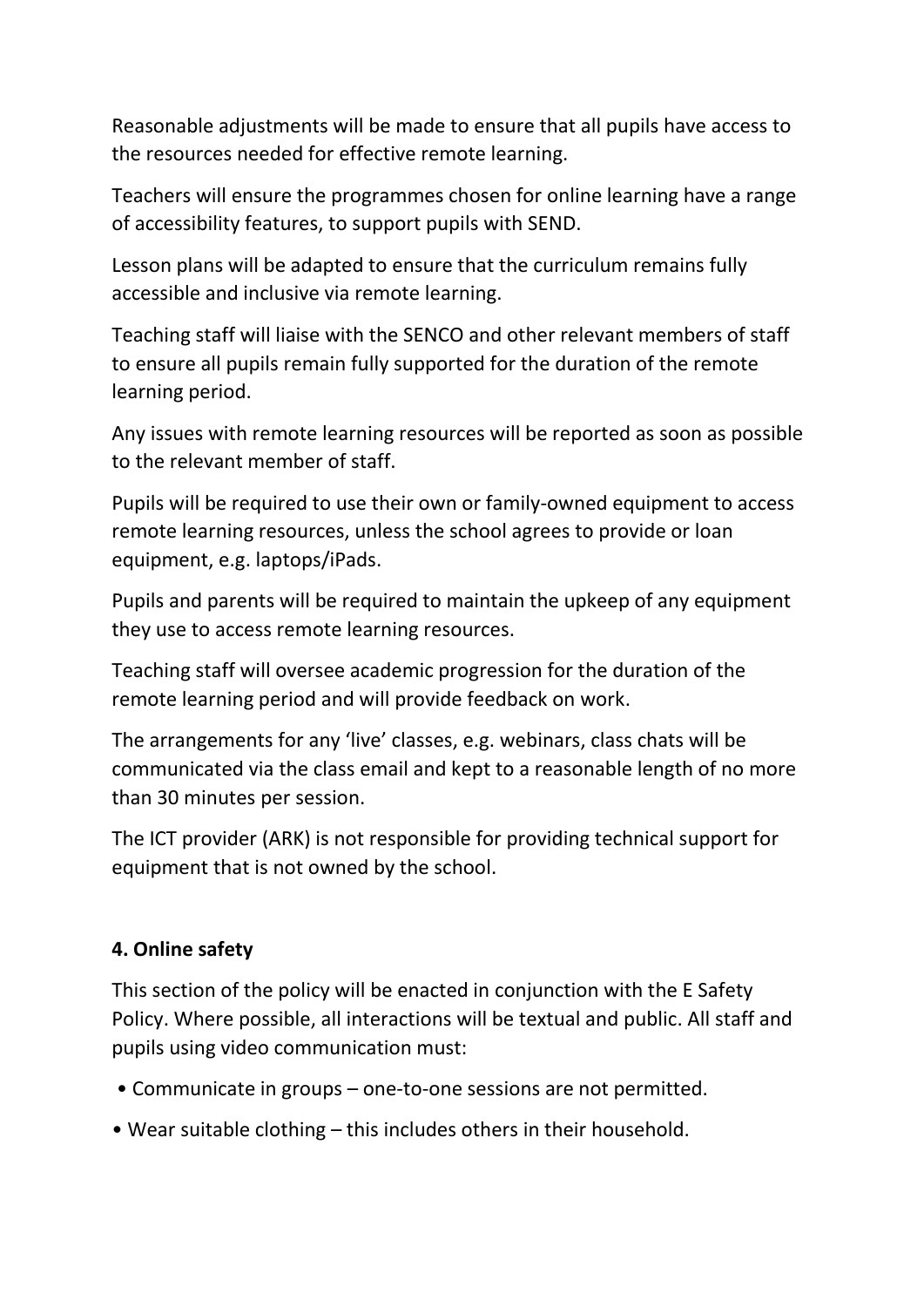• Be situated in a suitable 'public' living area within the home with an appropriate background – 'private' living areas within the home, such as bedrooms, are not permitted during video communication.

- Use appropriate language this includes others in their household.
- Maintain the standard of behaviour expected in school.
- Use the necessary equipment and computer programs as intended.
- Not record, store, or distribute video material without permission.
- Ensure they have a stable connection to avoid disruption to lessons.
- Always remain aware that they are visible.
- Pupils must be accompanied by a responsible adult when on video calls.

## **All staff and pupils using audio communication must:**

- Use appropriate language this includes others in their household.
- Maintain the standard of behaviour expected in school.
- Use the necessary equipment and computer programs as intended.
- Not record, store, or distribute audio material without permission.
- Ensure they have a stable connection to avoid disruption to lessons.
- Always remain aware that they can be heard.

• Pupils must be accompanied by a responsible adult when on audio calls. The pupil will always be accompanied by one parent at least. Pupils not using devices or software as intended will be disciplined in line with the Behaviour Policy.

# **During the period of remote learning, the school will maintain regular contact with parents to:**

• Reinforce the importance of children staying safe online.

• Ensure parents are aware of what their children are being asked to do, e.g. sites they have been asked to use and staff they will interact with.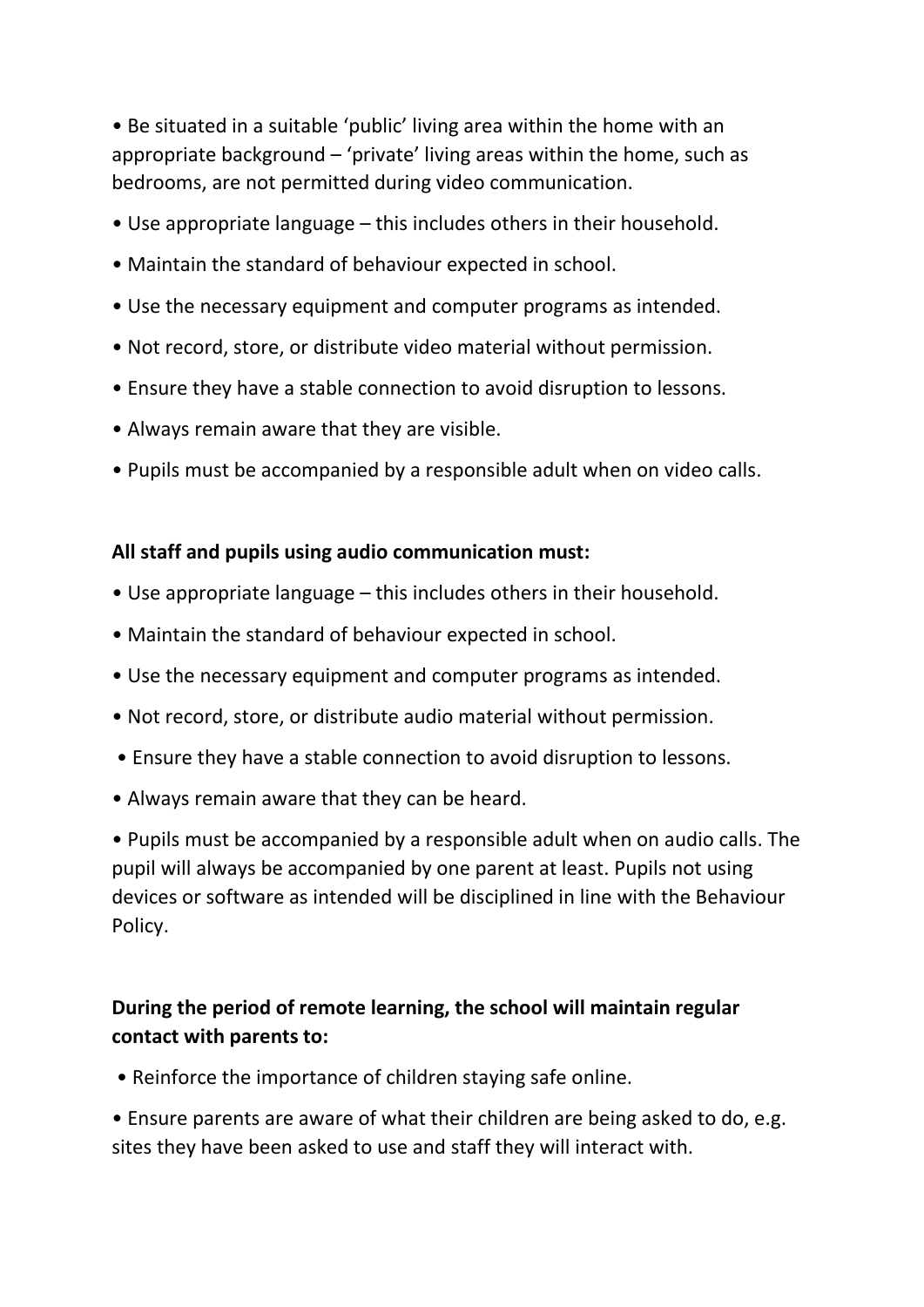• Encourage them to set age-appropriate parental controls on devices and internet filters to block malicious websites.

• Direct parents to useful resources to help them keep their children safe online. The school will not be responsible for providing access to the internet off the school premises and will not be responsible for providing online safety software, e.g. anti-virus software, on devices not owned by the school.

# **5. Safeguarding**

This section of the policy will be enacted in conjunction with the school's Child Protection Policy, which has been updated to include safeguarding procedures in relation to remote working.

Parents will be encouraged to contact the Headteacher if they wish to report safeguarding concerns, e.g. regarding harmful or upsetting content or incidents of online bullying. The school will also signpost families to the practical support that is available for reporting these concerns.

## **6. GDPR Data Protection**

This section of the policy will be enacted in conjunction with the school's Data Protection Policy.

Staff members will be responsible for adhering to the GDPR when teaching remotely and will ensure the confidentiality and integrity of their devices at all times.

Sensitive data will only be transferred between devices if it is necessary to do so for the purpose of remote learning and teaching.

Any data that is transferred between devices will be suitably encrypted or have other data protection measures in place so that if the data is lost, stolen, or subject to unauthorised access, it remains safe until recovered.

Parents' up-to-date contact details will be collected prior to the period of remote learning. All contact details will be stored in line with the Data Protection Policy.

The school will not permit paper copies of contact details to be taken off the school premises.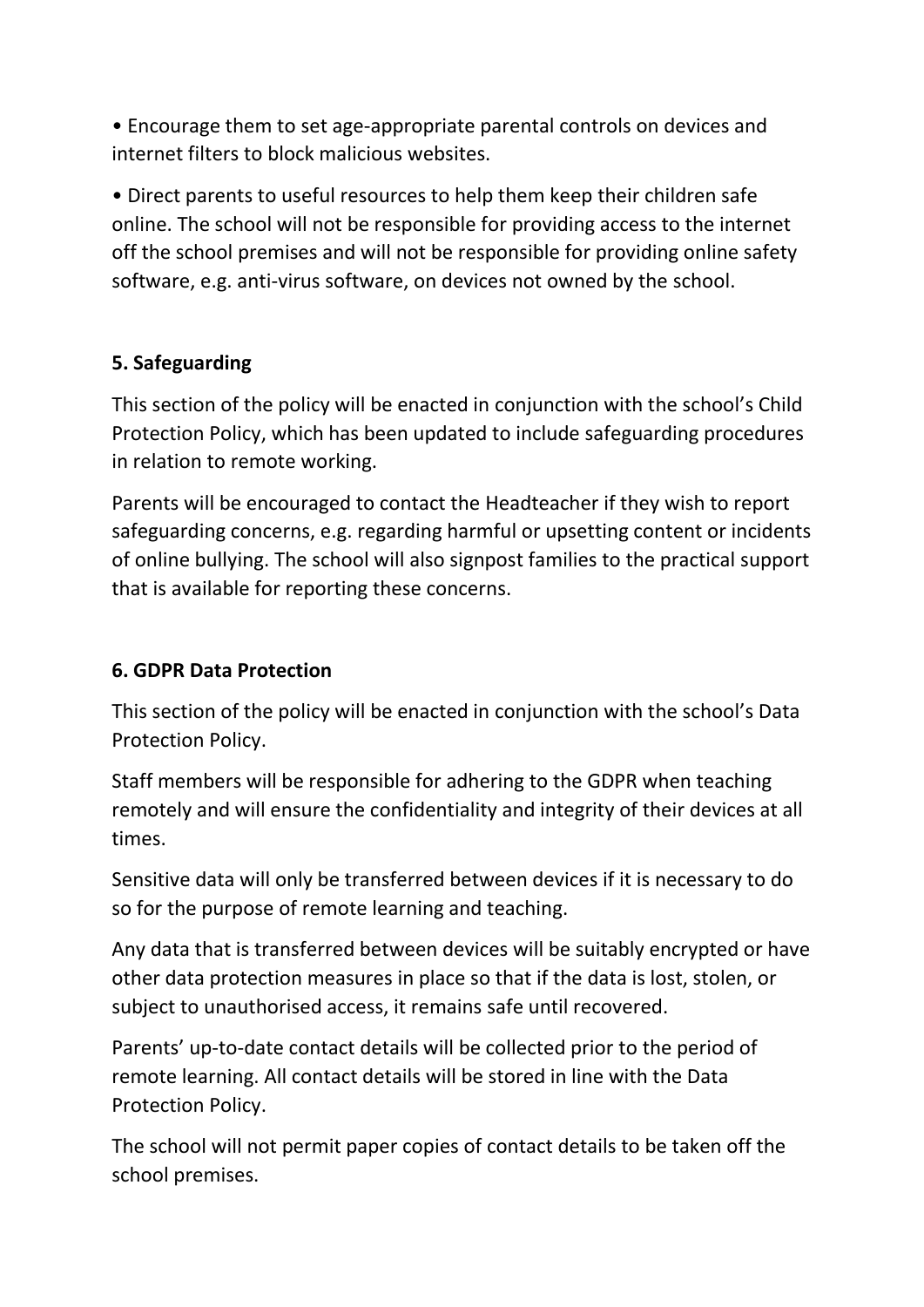Pupils are not permitted to let their family members or friends use any school owned equipment which contains personal data.

Any intentional breach of confidentiality will be dealt with in accordance with the school's Behaviour Policy.

## **7. Marking and Feedback**

All schoolwork completed through remote learning must be:

• Completed to the best of the pupil's ability.

• The pupil's own work. Regular feedback will be given from teachers on work undertaken.

The school expects pupils and staff to maintain and parents to support a good work ethic during the period of remote learning.

Teaching staff will monitor the academic progress of pupils with and without access to the online learning resources and discuss additional support or provision with the headteacher as soon as possible.

Teaching staff will monitor the progress of pupils with SEND and discuss additional support or provision with the SENCO as soon as possible.

## **8. School Day**

Pupils will be encouraged to follow the daily schedule of lessons as communicated by the Class Teacher.

Pupils who are unwell are not expected to be present for remote working until they are well enough to do so.

## **9. Monitoring and Review**

This policy will be reviewed on an annual basis by the Headteacher.

Any changes to this policy will be communicated to all members of staff and other stakeholders.

The next scheduled review date for this policy is the Autumn Term 2022.